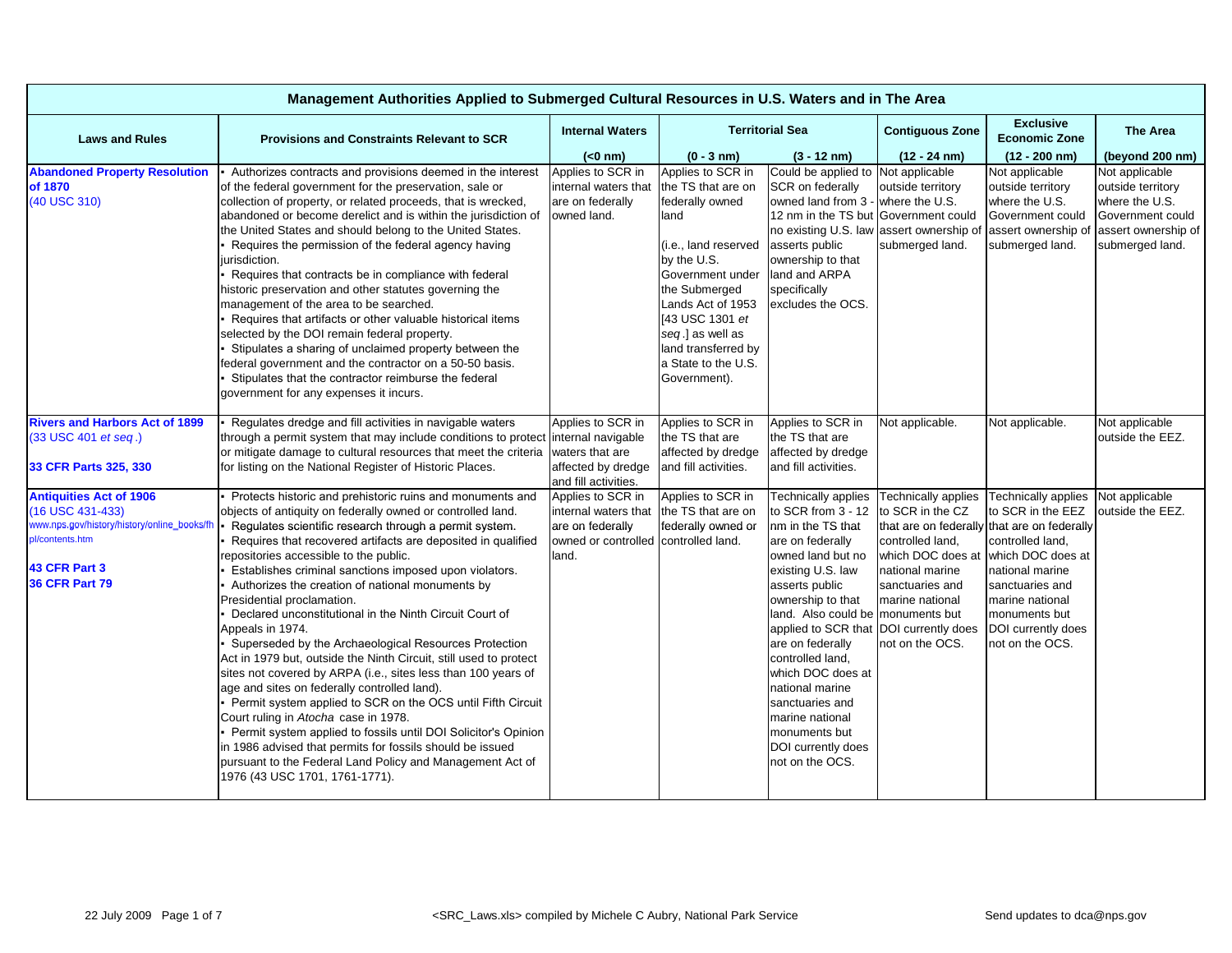| Management Authorities Applied to Submerged Cultural Resources in U.S. Waters and in The Area                                                                                                                                                                                                                                                                                                        |                                                                                                                                                                                                                                                                                                                                                                                                                                                                                                                                                                                                                                                                                                                                                                                                                                                                                                                              |                                                                                                                                                                        |                                                                                                                                                     |                                                                                                                                                     |                                                                                                                                                     |                                                                                                                                                      |                                                                                                                                                                       |  |  |
|------------------------------------------------------------------------------------------------------------------------------------------------------------------------------------------------------------------------------------------------------------------------------------------------------------------------------------------------------------------------------------------------------|------------------------------------------------------------------------------------------------------------------------------------------------------------------------------------------------------------------------------------------------------------------------------------------------------------------------------------------------------------------------------------------------------------------------------------------------------------------------------------------------------------------------------------------------------------------------------------------------------------------------------------------------------------------------------------------------------------------------------------------------------------------------------------------------------------------------------------------------------------------------------------------------------------------------------|------------------------------------------------------------------------------------------------------------------------------------------------------------------------|-----------------------------------------------------------------------------------------------------------------------------------------------------|-----------------------------------------------------------------------------------------------------------------------------------------------------|-----------------------------------------------------------------------------------------------------------------------------------------------------|------------------------------------------------------------------------------------------------------------------------------------------------------|-----------------------------------------------------------------------------------------------------------------------------------------------------------------------|--|--|
| <b>Laws and Rules</b>                                                                                                                                                                                                                                                                                                                                                                                | <b>Provisions and Constraints Relevant to SCR</b>                                                                                                                                                                                                                                                                                                                                                                                                                                                                                                                                                                                                                                                                                                                                                                                                                                                                            | <b>Internal Waters</b>                                                                                                                                                 |                                                                                                                                                     | <b>Territorial Sea</b>                                                                                                                              |                                                                                                                                                     | <b>Exclusive</b><br><b>Economic Zone</b>                                                                                                             | <b>The Area</b>                                                                                                                                                       |  |  |
|                                                                                                                                                                                                                                                                                                                                                                                                      |                                                                                                                                                                                                                                                                                                                                                                                                                                                                                                                                                                                                                                                                                                                                                                                                                                                                                                                              | $(0 \text{ nm})$                                                                                                                                                       | $(0 - 3 nm)$                                                                                                                                        | $(3 - 12 nm)$                                                                                                                                       | $(12 - 24)$ nm)                                                                                                                                     | $(12 - 200)$ nm)                                                                                                                                     | (beyond 200 nm)                                                                                                                                                       |  |  |
| <b>National Park Service Organic</b><br><b>Act of 1916</b><br>(16 USC 1 et seq.)<br>www.nps.gov/history/history/online_books/fl<br>pl/contents.htm<br>36 CFR Parts 1, 2, 3, 7                                                                                                                                                                                                                        | Establishes the national park system for federal designation<br>and management of lands and waters to conserve scenery,<br>natural and historic objects, and wildlife, and to provide for the are in national park<br>enjoyment of those resources in a manner that leaves them<br>unimpaired for the enjoyment of future generations.<br>About 40% of the 391 units of the national park system<br>contain submerged lands with bottomlands typically owned by<br>either the Federal or State Government.                                                                                                                                                                                                                                                                                                                                                                                                                   | Applies to SCR in<br>internal waters that<br>units.                                                                                                                    | Applies to SCR in<br>the TS that are in<br>national park units.                                                                                     | Not applicable<br>(i.e., there are no<br>national park units<br>outside 3 nm).                                                                      | Not applicable<br>(i.e., there are no<br>national park units<br>in the CZ).                                                                         | Not applicable<br>(i.e., there are no<br>national park units<br>in the EEZ).                                                                         | Not applicable<br>outside the EEZ.                                                                                                                                    |  |  |
| <b>Cultural Resource Management</b><br><b>Guideline, NPS-28</b><br>www.nps.gov/history/history/online_books/n<br>ps28/28contents.htm                                                                                                                                                                                                                                                                 | At least 62 park units contain SCR and at least another 45<br>units may contain SCR.<br>About 59 park units contain state submerged land and<br>another 32 units may contain state submerged land.<br>Federally owned or controlled SCR is subject to federal law<br>while state owned SCR is subject to state law.                                                                                                                                                                                                                                                                                                                                                                                                                                                                                                                                                                                                          |                                                                                                                                                                        |                                                                                                                                                     |                                                                                                                                                     |                                                                                                                                                     |                                                                                                                                                      |                                                                                                                                                                       |  |  |
| <b>Reservoir Salvage Act of 1960</b><br><b>[also known as the Archeological</b><br>and Historic Preservation Act of<br>1974]<br>(16 USC 469 et seq.)<br>www.nps.gov/history/history/online_books/fh<br>pl/contents.htm<br><b>36 CFR Part 79</b>                                                                                                                                                      | Provides for preservation of significant scientific,<br>prehistorical, historical or archeological data that might<br>otherwise be irrevocably lost or destroyed as a result of<br>federal construction of a reservoir or alteration of the terrain<br>caused as a result of federal construction projects or federally<br>licensed or financially assisted activities or programs.<br>Applies after the project or program is authorized for the<br>purpose of mitigating damage.                                                                                                                                                                                                                                                                                                                                                                                                                                           | Applies to SCR in<br>internal waters that<br>are affected by<br>federally<br>constructed,<br>licensed or assisted licensed or assisted<br>activities.                  | Applies to SCR in<br>the TS that are<br>affected by<br>federally<br>constructed,<br>activities.                                                     | Applies to SCR in<br>the TS that are<br>affected by<br>federally<br>constructed,<br>licensed or assisted<br>activities.                             | Applies to SCR in<br>the CZ that are<br>affected by<br>federally<br>constructed,<br>licensed or assisted<br>activities.                             | Applies to SCR in<br>the EEZ that are<br>affected by<br>federally<br>constructed,<br>licensed or assisted<br>activities.                             | Currently not<br>applied but<br>technically applies<br>to SCR in The Area<br>that are affected by<br>federally<br>constructed,<br>licensed or assisted<br>activities. |  |  |
| <b>National Historic Preservation</b><br><b>Act of 1966</b><br>(16 USC 470 et seq.)<br>www.nps.gov/history/history/online_books/fh<br>pl/contents.htm<br>36 CFR Parts 60, 61, 63, 65, 73,<br>78, 79, 800<br><b>Secretary of the Interior's</b><br><b>Standards and Guidelines for</b><br><b>Archeology and Historic</b><br><b>Preservation</b><br>www.nps.gov/history/local-<br>law/arch_stnds_0.htm | Establishes the National Register of Historic Places<br>composed of districts, sites, buildings, structures and objects<br>significant in American history, architecture, archeology,<br>engineering and culture (which generally requires that<br>properties are 50 years of age or older).<br>Establishes the National Historic Landmark designation for<br>nationally significant properties.<br>Requires federal agencies to implement comprehensive<br>historic preservation programs.<br>Assists states, territories, local governments, and Indian<br>tribes in implementing comprehensive historic preservation<br>programs.<br>Requires federal agencies to consider the effects of<br>proposed federal, federally assisted or federally licensed<br>projects on properties that meet the NRHP criteria.<br>Provides authority to withhold confidential information when<br>deemed necessary to protect properties. | Applies to federal<br>undertakings in<br>internal waters that<br>affect historic<br>properties including<br><b>SCR</b> that are listed<br>or eligible for the<br>NRHP. | Applies to federal<br>undertakings in the<br>TS that affect<br>historic properties<br>including SCR that<br>are listed or eligible<br>for the NRHP. | Applies to federal<br>undertakings in the<br>TS that affect<br>historic properties<br>including SCR that<br>are listed or eligible<br>for the NRHP. | Applies to federal<br>undertakings in the<br>CZ that affect<br>historic properties<br>including SCR that<br>are listed or eligible<br>for the NRHP. | Applies to federal<br>undertakings in the<br>EEZ that affect<br>historic properties<br>including SCR that<br>are listed or eligible<br>for the NRHP. | Technically does<br>not apply to federal<br>undertakings in The<br>Area.                                                                                              |  |  |
| <b>National Environmental Policy</b><br><b>Act of 1969</b><br>(42 USC 4321-4347)<br>www.nps.gov/history/history/online_books/fh<br>pl/contents.htm<br>40 CFR Parts 1500-1508                                                                                                                                                                                                                         | Requires federal agencies to consider the effects of<br>proposed federal actions on the environment so the nation<br>may (among other things) preserve important historic, cultural<br>and natural aspects of the nation's national heritage.                                                                                                                                                                                                                                                                                                                                                                                                                                                                                                                                                                                                                                                                                | Applies to major<br>federal actions in<br>internal waters that<br>significantly affect<br>the environment<br>including SCR.                                            | Applies to major<br>federal actions in<br>the TS that<br>significantly affect<br>the environment<br>including SCR.                                  | Applies to major<br>federal actions in<br>the TS that<br>significantly affect<br>the environment<br>including SCR.                                  | Applies to major<br>federal actions in<br>the CZ that<br>significantly affect<br>the environment<br>including SCR.                                  | Applies to major<br>federal actions in<br>the EEZ that<br>significantly affect<br>the environment<br>including SCR.                                  | Technically does<br>not apply to major<br>federal actions in<br>The Area.                                                                                             |  |  |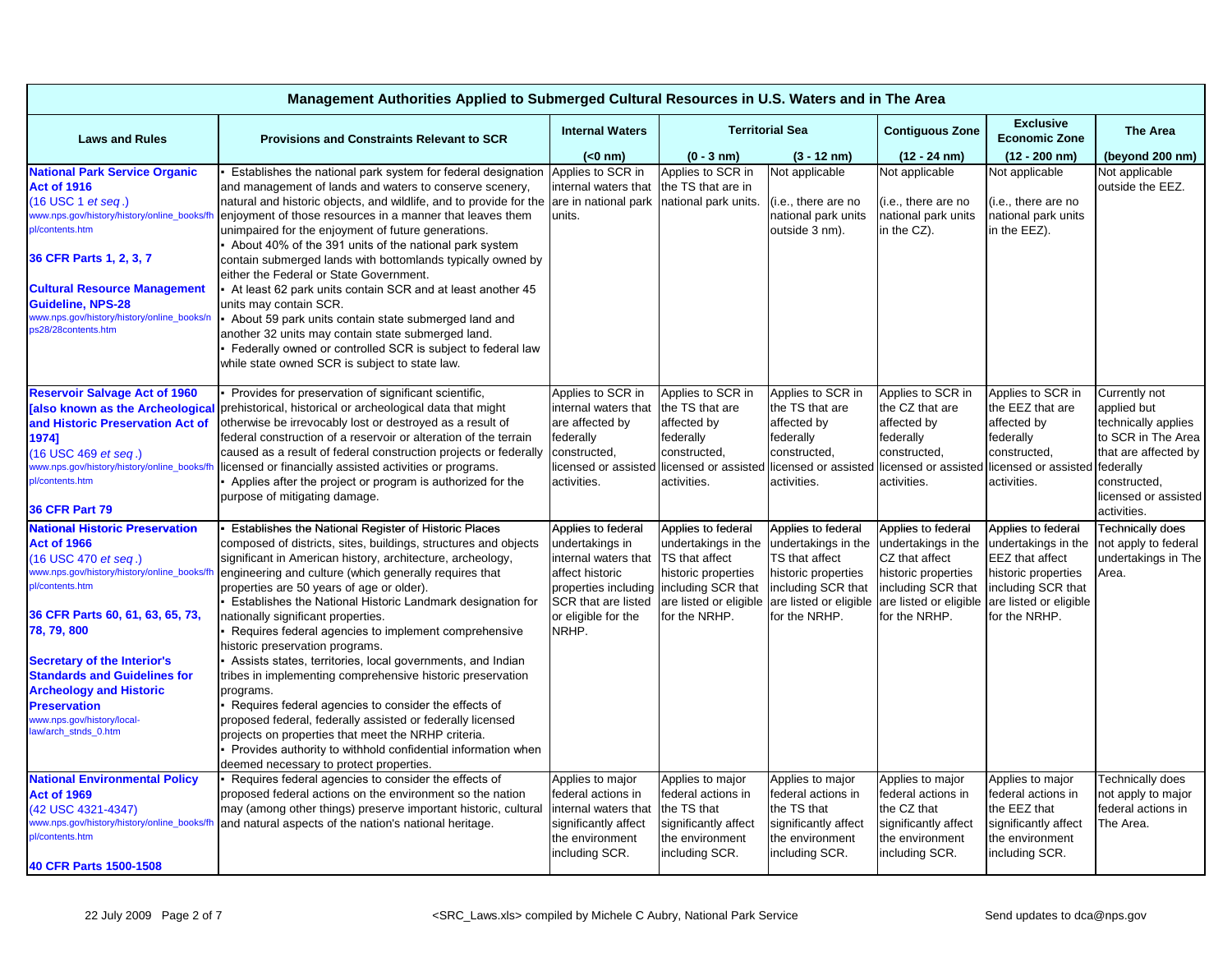| Management Authorities Applied to Submerged Cultural Resources in U.S. Waters and in The Area |                                                                                                               |                        |                        |                                          |                        |                                          |                  |  |  |
|-----------------------------------------------------------------------------------------------|---------------------------------------------------------------------------------------------------------------|------------------------|------------------------|------------------------------------------|------------------------|------------------------------------------|------------------|--|--|
| <b>Laws and Rules</b>                                                                         | <b>Provisions and Constraints Relevant to SCR</b>                                                             | <b>Internal Waters</b> | <b>Territorial Sea</b> |                                          | <b>Contiguous Zone</b> | <b>Exclusive</b><br><b>Economic Zone</b> | <b>The Area</b>  |  |  |
|                                                                                               |                                                                                                               | $(0 \text{ nm})$       | $(0 - 3 nm)$           | $(3 - 12 \text{ nm})$                    | $(12 - 24)$ nm)        | $(12 - 200)$ nm)                         | (beyond 200 nm)  |  |  |
| <b>National Marine Sanctuaries Act</b>                                                        | Establishes authority for the Department of Commerce to                                                       | Applies to SCR in      | Applies to SCR in      | Applies to SCR in                        | Applies to SCR in      | Applies to the use                       | Not applicable   |  |  |
| of 1972                                                                                       | designate and manage marine areas possessing                                                                  | internal waters that   | the TS that are in     | the TS that are in                       | the CZ that are in     | of natural resources                     | outside the EEZ. |  |  |
| (16 USC 1431 et seq.)                                                                         | conservation, recreational, ecological, historical, research,                                                 | are in national        | national marine        | national marine                          | national marine        | and SCR in the                           |                  |  |  |
| www.law.cornell.edu/uscode/16/usc_sup_01                                                      | education, or aesthetic qualities that give them special                                                      | marine sanctuaries.    | sanctuaries.           | sanctuaries.                             | sanctuaries.           | EEZ that are in                          |                  |  |  |
| 16_10_32.html                                                                                 | national or international significance.                                                                       |                        |                        |                                          |                        | national marine                          |                  |  |  |
|                                                                                               | Regulates multiple uses including commercial use of the                                                       |                        |                        |                                          |                        | sanctuaries.                             |                  |  |  |
| <b>15 CFR Part 222</b>                                                                        | areas.                                                                                                        |                        |                        |                                          |                        | However, the                             |                  |  |  |
|                                                                                               | Provides broad enforcement authority including civil                                                          |                        |                        |                                          |                        | enforcement                              |                  |  |  |
|                                                                                               | penalties and liability for damages.                                                                          |                        |                        |                                          |                        | against foreign                          |                  |  |  |
|                                                                                               | All sanctuaries contain or are likely to contain SCR.                                                         |                        |                        |                                          |                        | nationals and                            |                  |  |  |
|                                                                                               | In sanctuaries located in State lands and waters, the States                                                  |                        |                        |                                          |                        | foreign flagged                          |                  |  |  |
|                                                                                               | retain their ownership in submerged lands.                                                                    |                        |                        |                                          |                        | vessels must be                          |                  |  |  |
|                                                                                               |                                                                                                               |                        |                        |                                          |                        | consistent with                          |                  |  |  |
|                                                                                               |                                                                                                               |                        |                        |                                          |                        | international law.                       |                  |  |  |
|                                                                                               |                                                                                                               |                        |                        |                                          |                        |                                          |                  |  |  |
| <b>Coastal Zone Management Act of</b>                                                         | - Encourages the 35 eligible coastal states and U.S.                                                          | Applies to SCR in      | Applies to SCR in      | Not applicable.                          | Not applicable.        | Not applicable.                          | Not applicable   |  |  |
| 1972                                                                                          | territories to better manage coastal areas.                                                                   | internal waters that   | the TS that are        |                                          |                        |                                          | outside the EEZ. |  |  |
| (16 USC 1451 <i>et seq.</i> )                                                                 | Provides grants to states that develop and implement                                                          | are within the         | within the             |                                          |                        |                                          |                  |  |  |
| www4.law.cornell.edu/uscode/html/uscode16                                                     | federally approved coastal zone management plans. Such                                                        | boundaries of state    | boundaries of state    |                                          |                        |                                          |                  |  |  |
| /usc_sup_01_16_10_33.html                                                                     | grants and plans may address shipwreck management                                                             | coastal zone           | coastal zone           |                                          |                        |                                          |                  |  |  |
| 15 CFR Parts 923, 930                                                                         | program development, implementation and related activities                                                    | programs.              | programs.              |                                          |                        |                                          |                  |  |  |
|                                                                                               | including designation of shipwrecks as areas of particular                                                    |                        |                        |                                          |                        |                                          |                  |  |  |
|                                                                                               | concern in the coastal zone.                                                                                  |                        |                        |                                          |                        |                                          |                  |  |  |
|                                                                                               | Allows states with federally approved coastal zone<br>management plans the right to review federal actions to |                        |                        |                                          |                        |                                          |                  |  |  |
|                                                                                               | ensure the actions are consistent with state plans.                                                           |                        |                        |                                          |                        |                                          |                  |  |  |
|                                                                                               | Authorizes the National Estuarine Research Reserve                                                            |                        |                        |                                          |                        |                                          |                  |  |  |
|                                                                                               | System.                                                                                                       |                        |                        |                                          |                        |                                          |                  |  |  |
| <b>Archaeological Resources</b>                                                               | Protects archeological resources at least 100 years of age                                                    | Applies to SCR in      | Applies to SCR on      | ARPA does not                            | ARPA does not          | ARPA does not                            | Not applicable   |  |  |
| <b>Protection Act of 1979</b>                                                                 | and of archeological interest on public (i.e., federal) lands and internal waters that                        |                        | lands from 0 - 3 nm    | apply to SCR on                          | apply to SCR on        | apply to SCR on                          | outside the EEZ. |  |  |
| (16 USC 470aa-mm)                                                                             | Indian lands.                                                                                                 | are on public (i.e.,   | in the TS that are     | lands from 3 - 12                        | lands in the CZ        | lands in the EEZ                         |                  |  |  |
| www.nps.gov/history/history/online_books/fh                                                   | Regulates scientific research through a permit system.                                                        | federal) lands and     | on public lands        | nm in the TS                             | because the            | because the                              |                  |  |  |
| pl/contents.htm                                                                               | Requires that artifacts recovered from federal land remain                                                    | Indian lands.          |                        | because no existing definition of public |                        | definition of public                     |                  |  |  |
|                                                                                               | federal property and are deposited in qualified repositories                                                  |                        | (i.e., land reserved   | U.S. law asserts                         | lands in ARPA          | lands in ARPA                            |                  |  |  |
| 43 CFR Part 7                                                                                 | except for artifacts subject to the Native American Graves                                                    |                        | by the U.S.            | public ownership to expressly excludes   |                        | expressly excludes                       |                  |  |  |
| 36 CFR Part 79, 296                                                                           | Protection and Repatriation Act of 1990 (25 USC 3001 et                                                       |                        | Government under       | that land and ARPA the OCS.              |                        | the OCS.                                 |                  |  |  |
| <b>32 CFR Part 229</b>                                                                        | seq.).                                                                                                        |                        | the Submerged          | expressly excludes                       |                        |                                          |                  |  |  |
| 18 CFR Part 1312                                                                              | Disposition of artifacts recovered from Indian lands is                                                       |                        | Lands Act as well      | the OCS.                                 |                        |                                          |                  |  |  |
|                                                                                               | subject to the consent of the Indian land owner.                                                              |                        | as land transferred    |                                          |                        |                                          |                  |  |  |
|                                                                                               | Establishes criminal and civil penalties imposed on                                                           |                        | by a State to the      |                                          |                        |                                          |                  |  |  |
|                                                                                               | violators.                                                                                                    |                        | U.S. Government).      |                                          |                        |                                          |                  |  |  |
|                                                                                               | Provides authority to withhold confidential information when                                                  |                        |                        |                                          |                        |                                          |                  |  |  |
|                                                                                               | deemed necessary to protect sites.                                                                            |                        |                        |                                          |                        |                                          |                  |  |  |
|                                                                                               | Explicitly does not apply to the OCS.                                                                         |                        |                        |                                          |                        |                                          |                  |  |  |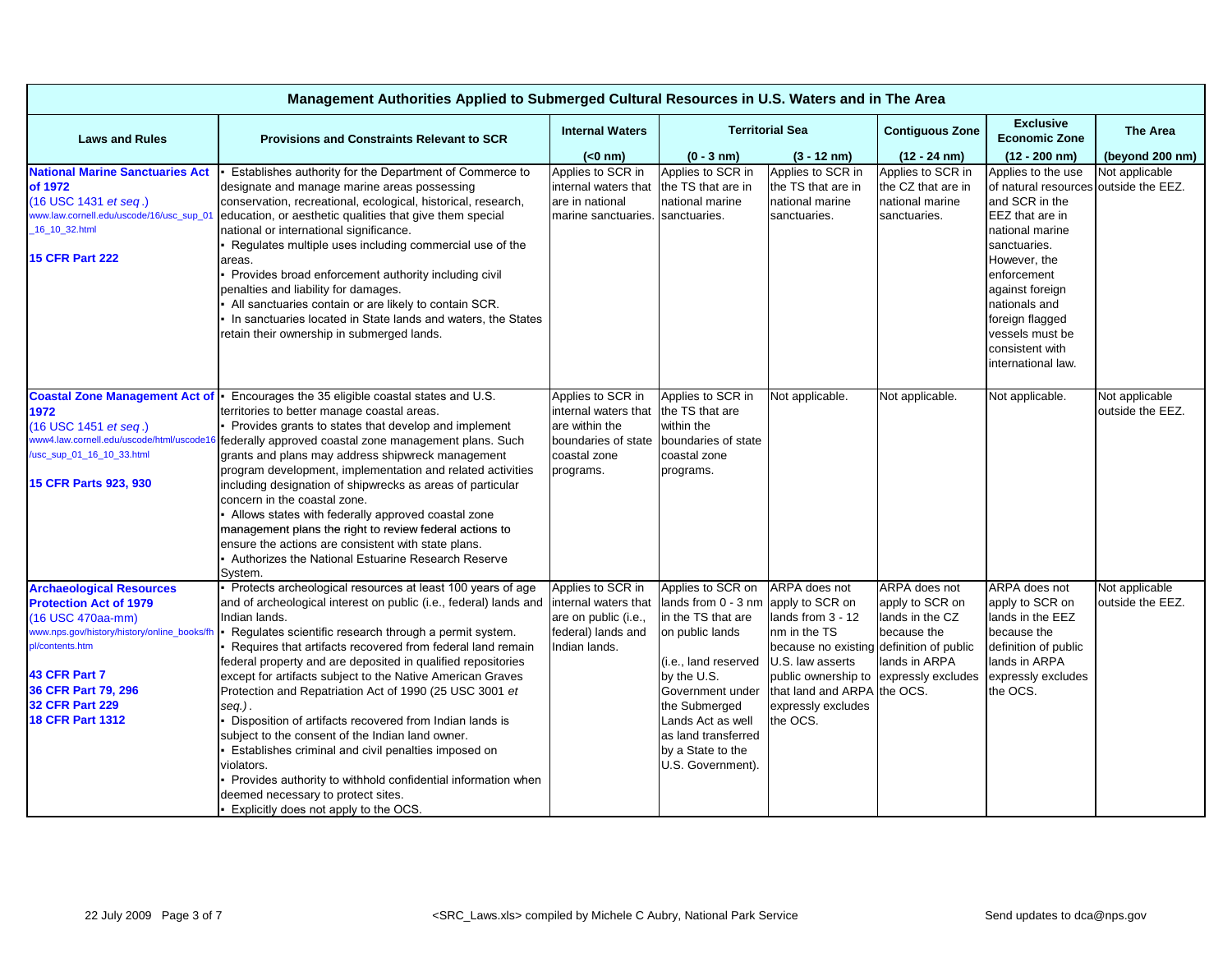| Management Authorities Applied to Submerged Cultural Resources in U.S. Waters and in The Area                                                                                                                                                                                                                                                                                                                                                                                                                   |                                                                                                                                                                                                                                                                                                                                                                                                                                                                                                                                                                                                                                                                                                                                                                                                                                   |                                                                                                                                                                                     |                                                                                                          |                                                                                                                                                                            |                        |                                          |                                                                                                                                                                          |  |  |  |
|-----------------------------------------------------------------------------------------------------------------------------------------------------------------------------------------------------------------------------------------------------------------------------------------------------------------------------------------------------------------------------------------------------------------------------------------------------------------------------------------------------------------|-----------------------------------------------------------------------------------------------------------------------------------------------------------------------------------------------------------------------------------------------------------------------------------------------------------------------------------------------------------------------------------------------------------------------------------------------------------------------------------------------------------------------------------------------------------------------------------------------------------------------------------------------------------------------------------------------------------------------------------------------------------------------------------------------------------------------------------|-------------------------------------------------------------------------------------------------------------------------------------------------------------------------------------|----------------------------------------------------------------------------------------------------------|----------------------------------------------------------------------------------------------------------------------------------------------------------------------------|------------------------|------------------------------------------|--------------------------------------------------------------------------------------------------------------------------------------------------------------------------|--|--|--|
| <b>Laws and Rules</b>                                                                                                                                                                                                                                                                                                                                                                                                                                                                                           | <b>Provisions and Constraints Relevant to SCR</b>                                                                                                                                                                                                                                                                                                                                                                                                                                                                                                                                                                                                                                                                                                                                                                                 | <b>Internal Waters</b>                                                                                                                                                              | <b>Territorial Sea</b>                                                                                   |                                                                                                                                                                            | <b>Contiguous Zone</b> | <b>Exclusive</b><br><b>Economic Zone</b> | The Area                                                                                                                                                                 |  |  |  |
|                                                                                                                                                                                                                                                                                                                                                                                                                                                                                                                 |                                                                                                                                                                                                                                                                                                                                                                                                                                                                                                                                                                                                                                                                                                                                                                                                                                   | $(0 \text{ nm})$                                                                                                                                                                    | $(0 - 3 nm)$                                                                                             | $(3 - 12 \text{ nm})$                                                                                                                                                      | $(12 - 24)$ nm)        | $(12 - 200)$ nm)                         | (beyond 200 nm)                                                                                                                                                          |  |  |  |
| <b>RMS Titanic Maritime Memorial</b><br><b>Act of 1986</b><br>(16 USC 450rr et seq.)<br>www4.law.cornell.edu/uscode/16/450rr.html<br><b>Agreement Concerning the</b><br><b>Shipwrecked Vessel RMS Titanic</b><br>(Signatories: UK 2003, USA 2004)<br>2001-2009.state.gov/g/oes/rls/or/2004/<br>33709.htm<br><b>Guidelines for Research,</b><br><b>Exploration and Salvage of RMS</b><br><b>Titanic</b><br>(66 FR 18905-18913)<br>oceanexplorer.noaa.gov/explorations/04titan<br>ic/media/recoveryguidelines.pdf | Directs the United States to enter into negotiations with the<br>United Kingdom, France, Canada, and other interested<br>nations to establish an international agreement that provides<br>for designation of the RMS Titanic as an international<br>maritime memorial and protects the scientific, cultural, and<br>historical significance of the RMS Titanic.<br>Encourages the development and implementation of<br>international guidelines for conducting research on,<br>exploration of, and, if appropriate, salvage of the RMS Titanic.<br>Pending such an agreement or guidelines, expresses the<br>sense of the United States Congress that no person should<br>physically alter, disturb, or salvage the RMS Titanic in any<br>research or exploratory activities that are conducted.                                  | Not applicable.                                                                                                                                                                     | Not applicable.                                                                                          | Not applicable.                                                                                                                                                            | Not applicable.        | Not applicable.                          | Applies to the<br>shipwrecked vessel<br>RMS Titanic and its<br>artifacts including<br>associated objects<br>scattered in its<br>vicinity and any<br>portion of the hull. |  |  |  |
| <b>Abandoned Shipwreck Act of</b><br>1987<br>(43 USC 2101-2106)<br>www.nps.gov/history/history/online_books/fh<br>pl/contents.htm<br><b>Abandoned Shipwreck Act</b><br><b>Guidelines</b><br>(55 FR 50116-50145, 55 FR 51528,<br>56 FR 7875)<br>www.nps.gov/history/archeology/submerged,<br>intro.htm                                                                                                                                                                                                           | Asserts federal title to three categories of abandoned<br>shipwrecks in or on state submerged land, and transfers that<br>title to the respective state or territory, except for shipwrecks<br>on federal and Indian land that are the property of the federal<br>and Indian land owners.<br>- Provides that the maritime law of salvage and the common<br>law of finds do not apply to shipwrecks subject to the Act.<br>Encourages states to provide all interest groups with access<br>to shipwrecks for recreation, education, tourism, biological<br>sanctuaries, historical research, and appropriate public and<br>private sector recovery.<br>Encourages states to create underwater parks to protect<br>shipwrecks.<br>Encourages states to manage shipwrecks in accordance<br>with the Act and its advisory guidelines. | Applies to<br>abandoned<br>shipwrecks as<br>defined in the ASA<br>in internal waters<br>that are lands<br>beneath navigable<br>waters, as defined<br>in the Submerged<br>Lands Act. | Applies to<br>abandoned<br>shipwrecks as<br>defined in the ASA<br>that are in the TS<br>from $0 - 3$ nm. | In the Gulf of<br>Mexico only,<br>applies to<br>abandoned<br>shipwrecks as<br>defined in the ASA<br>that are from 3 - 9<br>nm from shore.<br>Otherwise, not<br>applicable. | Not applicable.        | Not applicable.                          | Not applicable.                                                                                                                                                          |  |  |  |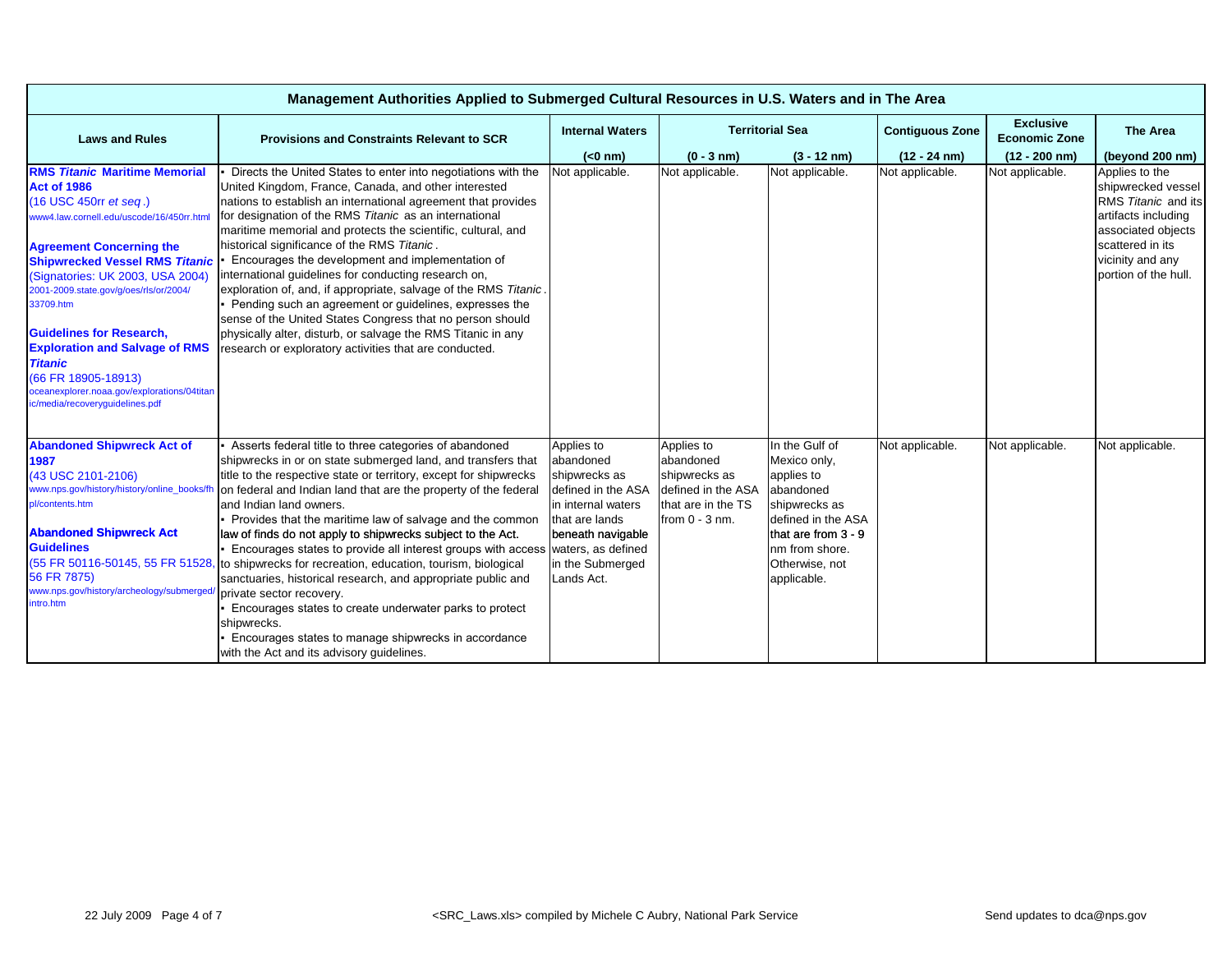| Management Authorities Applied to Submerged Cultural Resources in U.S. Waters and in The Area                                                                                                                                                                                                                                                                                                                                                                                                                                       |                                                                                                                                                                                                                                                                                                                                                                                                                                                                                                                                                                                                                                                                                                                                                                                                                                                                                                                                                                                                                                                                          |                                                                                           |                                                                                              |                                                                                                                             |                                                                            |                                                                             |                                                                              |  |  |
|-------------------------------------------------------------------------------------------------------------------------------------------------------------------------------------------------------------------------------------------------------------------------------------------------------------------------------------------------------------------------------------------------------------------------------------------------------------------------------------------------------------------------------------|--------------------------------------------------------------------------------------------------------------------------------------------------------------------------------------------------------------------------------------------------------------------------------------------------------------------------------------------------------------------------------------------------------------------------------------------------------------------------------------------------------------------------------------------------------------------------------------------------------------------------------------------------------------------------------------------------------------------------------------------------------------------------------------------------------------------------------------------------------------------------------------------------------------------------------------------------------------------------------------------------------------------------------------------------------------------------|-------------------------------------------------------------------------------------------|----------------------------------------------------------------------------------------------|-----------------------------------------------------------------------------------------------------------------------------|----------------------------------------------------------------------------|-----------------------------------------------------------------------------|------------------------------------------------------------------------------|--|--|
| <b>Laws and Rules</b>                                                                                                                                                                                                                                                                                                                                                                                                                                                                                                               | <b>Provisions and Constraints Relevant to SCR</b>                                                                                                                                                                                                                                                                                                                                                                                                                                                                                                                                                                                                                                                                                                                                                                                                                                                                                                                                                                                                                        | <b>Internal Waters</b>                                                                    |                                                                                              | <b>Territorial Sea</b>                                                                                                      | <b>Contiguous Zone</b>                                                     | <b>Exclusive</b><br><b>Economic Zone</b>                                    | <b>The Area</b>                                                              |  |  |
|                                                                                                                                                                                                                                                                                                                                                                                                                                                                                                                                     |                                                                                                                                                                                                                                                                                                                                                                                                                                                                                                                                                                                                                                                                                                                                                                                                                                                                                                                                                                                                                                                                          | $(0 \text{ nm})$                                                                          | $(0 - 3 nm)$                                                                                 | $(3 - 12 \text{ nm})$                                                                                                       | $(12 - 24)$ nm)                                                            | $(12 - 200)$ nm)                                                            | (beyond 200 nm)                                                              |  |  |
| <b>Presidential Statement on United</b><br><b>States Policy for the Protection</b><br>of Sunken Warships<br>(19 Jan 2001) available by search at<br>www.gpoaccess.gov/wcomp/index.html<br><b>Department of State Public</b><br>Notice 4614: Protection of<br><b>Sunken Warships, Military</b><br><b>Aircraft and Other Sunken</b><br><b>Government Property</b><br>(69 FR 5647-5648)<br>available by search at<br>www.gpoaccess.gov/fr/index.html<br><b>Sunken Military Craft Act</b><br>Title XIV of P.L. 108-375;<br>28 Oct 2004) | Each nation has its own laws and rules relating to its sunken Applies to sunken<br>warships and other sovereign vessels.<br>Typically, explicit procedures must be followed for a nation<br>to formally abandon its sunken warships and other sovereign<br>vessels or transfer title to another party.<br>Under customary international law and U.S. Government<br>policy, such vessels are considered to remain the property of<br>the sovereign to which it belonged at the time of sinking<br>regardless of its location or the passage of time since it sank.<br>• U.S. policy is clarified in the Presidential Statement issued<br>on 19 Jan 2001.<br>- France, Germany, Japan, the Russian Federation, Spain,<br>and the United Kingdom have advised the U.S. Government<br>of their policies on this matter (see Department of State Public<br>Notice 4614 issued on 5 Feb 2004).<br>- The Sunken Military Craft Act confirms that sunken U.S.<br>military vessels and aircraft are sovereign property of the<br>United States regardless of the passage of time. | warships and other<br>sovereign vessels<br>in internal waters.                            | Applies to sunken<br>warships and other<br>sovereign vessels<br>in the TS.                   | Applies to sunken<br>warships and other<br>sovereign vessels<br>in the TS.                                                  | Applies to sunken<br>warships and other<br>sovereign vessels<br>in the CZ. | Applies to sunken<br>warships and other<br>sovereign vessels<br>in the EEZ. | Applies to sunken<br>warships and other<br>sovereign vessels<br>in The Area. |  |  |
| www.nps.gov/history/history/online_books/fh<br>ol/contents.htm                                                                                                                                                                                                                                                                                                                                                                                                                                                                      |                                                                                                                                                                                                                                                                                                                                                                                                                                                                                                                                                                                                                                                                                                                                                                                                                                                                                                                                                                                                                                                                          |                                                                                           |                                                                                              |                                                                                                                             |                                                                            |                                                                             |                                                                              |  |  |
| 32 CFR 767                                                                                                                                                                                                                                                                                                                                                                                                                                                                                                                          |                                                                                                                                                                                                                                                                                                                                                                                                                                                                                                                                                                                                                                                                                                                                                                                                                                                                                                                                                                                                                                                                          |                                                                                           |                                                                                              |                                                                                                                             |                                                                            |                                                                             |                                                                              |  |  |
| Laws and rules of U.S. states<br>(including territories and<br>possessions of the United<br><b>States) on public property,</b><br>antiquities, and shipwrecks                                                                                                                                                                                                                                                                                                                                                                       | Each state has its own laws and rules relating to its public<br>property, antiquities, and shipwrecks in or on its lands and<br>submerged lands.<br>While all states have shipwrecks in their waters, only about<br>half the states have legislation or programs that specifically<br>address some aspect of SCR and only nine states have full-<br>time programs dedicated to SCR.<br>• Typically, multiple agencies are given responsibilities with a<br>marine resources or submerged lands agency often having<br>primary authority and the historic preservation agency serving<br>as a technical advisor.<br>- About 22 states allow commercial salvage of historic<br>shipwrecks although most do not allow it within state<br>underwater parks and preserves and some do not allow it on<br>properties listed or eligible for the NRHP.                                                                                                                                                                                                                          | Applies to SCR in<br>internal waters that<br>are on state owned<br>land.                  | Applies to SCR<br>from 0 - 3 nm in the Mexico only,<br>TS that are on state<br>owned land.   | In the Gulf of<br>applies to SCR on<br>state owned land<br>between 3 - 9 nm<br>from shore.<br>Otherwise, not<br>applicable. | Not applicable.                                                            | Not applicable.                                                             | Not applicable.                                                              |  |  |
| Laws and rules of U.S. cities and<br>counties on public property and<br><b>antiquities</b>                                                                                                                                                                                                                                                                                                                                                                                                                                          | In rare instances, states have ceded ownership of some of<br>its submerged land to cities or counties. Such action<br>presumably also results in transfer of state title to any<br>shipwrecks in or on that submerged land to the respective city<br>or county.<br>Each city and county has its own laws and rules relating to<br>its public property and some have laws and rules relating to<br>antiquities.                                                                                                                                                                                                                                                                                                                                                                                                                                                                                                                                                                                                                                                           | Applies to SCR in<br>internal waters that<br>are on city owned<br>or county owned<br>land | Applies to SCR<br>from 0-3 nm in the<br>TS that are on city<br>owned or county<br>owned land | Not applicable                                                                                                              | Not applicable                                                             | Not applicable                                                              | Not applicable                                                               |  |  |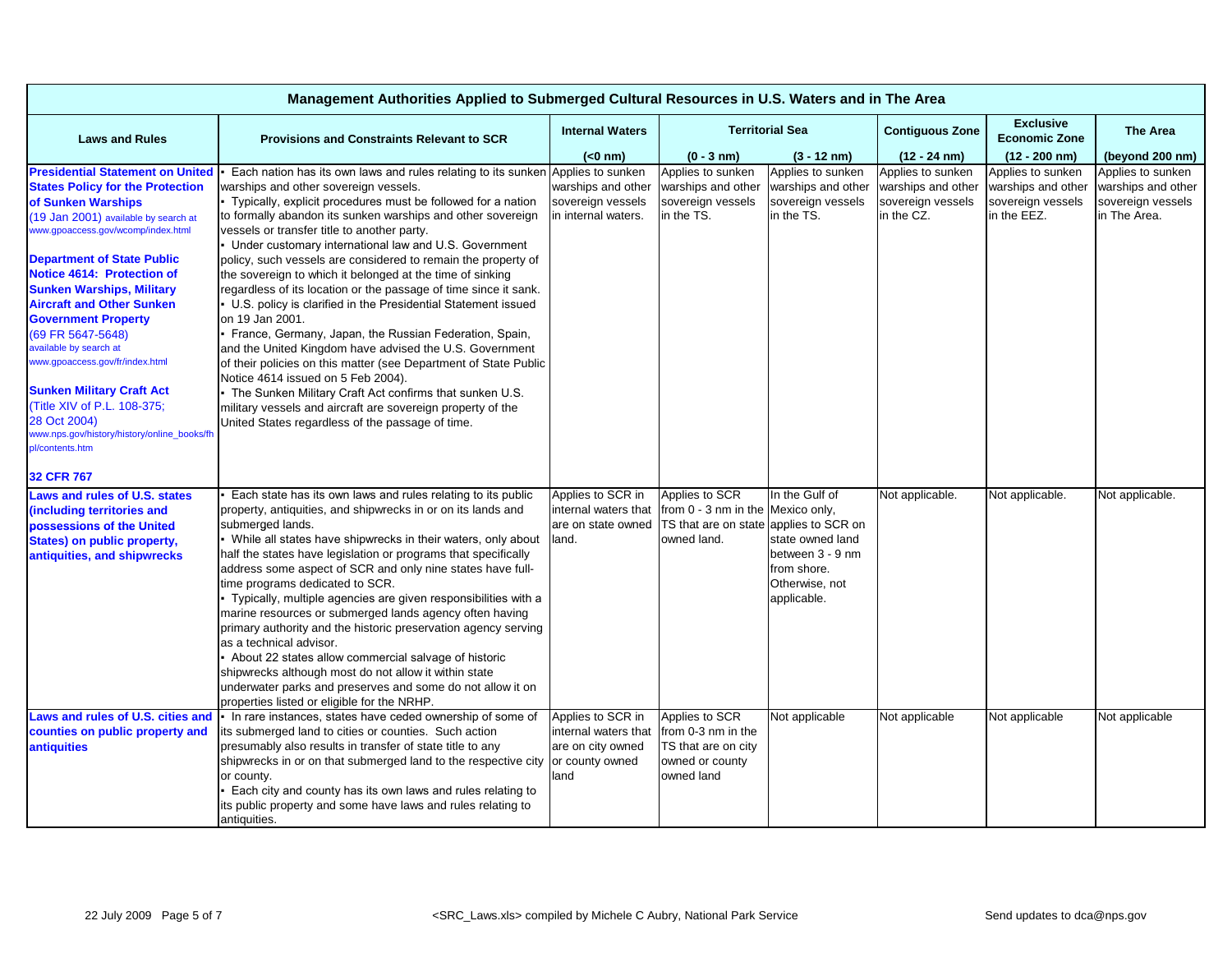| Management Authorities Applied to Submerged Cultural Resources in U.S. Waters and in The Area |                                                                                                                |                                         |                                                                                         |                       |                                        |                                          |                                             |  |  |
|-----------------------------------------------------------------------------------------------|----------------------------------------------------------------------------------------------------------------|-----------------------------------------|-----------------------------------------------------------------------------------------|-----------------------|----------------------------------------|------------------------------------------|---------------------------------------------|--|--|
| <b>Laws and Rules</b>                                                                         | <b>Provisions and Constraints Relevant to SCR</b>                                                              | <b>Internal Waters</b>                  | <b>Territorial Sea</b>                                                                  |                       | <b>Contiguous Zone</b>                 | <b>Exclusive</b><br><b>Economic Zone</b> | The Area                                    |  |  |
|                                                                                               |                                                                                                                | $(0 \text{ nm})$                        | $(0 - 3 nm)$                                                                            | $(3 - 12 nm)$         | $(12 - 24)$ nm)                        | $(12 - 200)$ nm)                         | (beyond 200 nm)                             |  |  |
| <b>ICOMOS International Charter on</b>                                                        | Ratified by the ICOMOS General Assembly, the Charter                                                           |                                         | Could be applied at Could be applied at Could be applied at Could be applied at         |                       |                                        |                                          | Could be applied at Could be applied at     |  |  |
| the Protection and Management                                                                 | encourages nations and interested parties throughout the                                                       |                                         | the discretion of the the discretion of the the discretion of the the discretion of the |                       |                                        |                                          | the discretion of the the discretion of the |  |  |
| of Underwater Cultural Heritage                                                               | world to protect and manage underwater cultural heritage                                                       | local, state or                         | local, state or<br>federal government Mexico only) or                                   | state (in the Gulf of | U.S. Government                        | U.S. Government                          | nation or U.S. court<br>having jurisdiction |  |  |
| (1996)<br>www.international.icomos.org/under_e.htm                                            | (UCH) as an international archeological resource.<br>Includes fundamental principles to encourage preservation | federal government<br>agency or U.S.    | agency or U.S.                                                                          | federal government    | agency or court<br>having jurisdiction | agency or court<br>having jurisdiction   | over the UCH.                               |  |  |
|                                                                                               | of UCH in situ, provide for public access to UCH, and                                                          | court having                            | court having                                                                            | agency or U.S.        | over the UCH.                          | over the UCH.                            |                                             |  |  |
|                                                                                               | discourage unnecessary disturbance and adverse impacts to                                                      | jurisdiction over the                   | jurisdiction over the                                                                   | court having          |                                        |                                          |                                             |  |  |
|                                                                                               | UCH.                                                                                                           | UCH.                                    | UCH.                                                                                    | jurisdiction over the |                                        |                                          |                                             |  |  |
|                                                                                               | Contains scientific guidelines in underwater archeology.                                                       |                                         |                                                                                         | UCH.                  |                                        |                                          |                                             |  |  |
| <b>UNESCO Convention on the</b>                                                               | Adopted by the UNESCO General Conference, the                                                                  | Not applicable                          | Not applicable                                                                          | Not applicable        | Not applicable                         | Not applicable                           | Applied by parties                          |  |  |
| <b>Protection of the Underwater</b>                                                           | Convention provides for the preservation and protection of                                                     | unless the U.S.                         | unless the U.S.                                                                         | unless the U.S.       | unless the U.S.                        | unless the U.S.                          | to the Convention                           |  |  |
| <b>Cultural Heritage (2001)</b>                                                               | UCH that has been underwater for 100 or more years.                                                            | Government enacts                       | Government enacts                                                                       | Government enacts     | Government enacts                      | Government enact                         | ts when a party's                           |  |  |
| www.unesco.org/en/underwater-cultural-                                                        | Establishes four separate and distinct procedures for:                                                         | implementing                            | implementing                                                                            | implementing          | implementing                           | implementing                             | national or a vessel                        |  |  |
| heritage/                                                                                     | internal waters, archipelagic waters and territorial sea; the                                                  | legislation and                         | legislation and                                                                         | legislation and       | legislation and                        | legislation and                          | flying the flag of a                        |  |  |
|                                                                                               | contiguous zone; the EEZ and continental shelf; and The                                                        | becomes a party to                      | becomes a party to                                                                      | becomes a party to    | becomes a party to                     | becomes a party to                       | party discovers or                          |  |  |
|                                                                                               | Area.                                                                                                          | the Convention. It                      | the Convention. It                                                                      | the Convention. It    | the Convention.                        | the Convention.                          | intends to engage                           |  |  |
|                                                                                               | Prohibits application of the laws of salvage or finds to UCH                                                   | would apply only to                     | would not apply to                                                                      | would not apply to    |                                        |                                          | in activities directed                      |  |  |
|                                                                                               | except under certain circumstances.                                                                            | inland waters of a                      | specific parts of the                                                                   | specific parts of the |                                        |                                          | at UCH in The Area                          |  |  |
|                                                                                               | Requires recovery of UCH in conformity with the                                                                | maritime character                      | TS that the U.S.                                                                        | TS that the U.S.      |                                        |                                          | or when a party                             |  |  |
|                                                                                               | Convention.                                                                                                    | unless the U.S.                         | Government                                                                              | Government            |                                        |                                          | declares an interest                        |  |  |
|                                                                                               | Provides procedures specific to UCH that are warships and                                                      | Government                              | declared under                                                                          | declared under        |                                        |                                          | in UCH in The                               |  |  |
|                                                                                               | other sovereign vessels and aircraft.                                                                          | declared it shall                       | Article 29.                                                                             | Article 29.           |                                        |                                          | Area.                                       |  |  |
|                                                                                               | Prohibits commercial exploitation of UCH.<br>Contains binding rules in underwater archeology to ensure         | also apply to inland<br>waters not of a |                                                                                         |                       |                                        |                                          |                                             |  |  |
|                                                                                               | that investigations meet professional scientific standards.                                                    | maritime character                      |                                                                                         |                       |                                        |                                          |                                             |  |  |
|                                                                                               | Imposes sanctions for violations.                                                                              | under Article 28. It                    |                                                                                         |                       |                                        |                                          |                                             |  |  |
|                                                                                               | Provides for the seizure and disposition of UCH recovered                                                      | would not apply to                      |                                                                                         |                       |                                        |                                          |                                             |  |  |
|                                                                                               | in a manner not in conformity with the Convention.                                                             | specific parts of                       |                                                                                         |                       |                                        |                                          |                                             |  |  |
|                                                                                               | Encourages preservation of UCH in situ and non-intrusive                                                       | internal waters that                    |                                                                                         |                       |                                        |                                          |                                             |  |  |
|                                                                                               | public access to UCH.                                                                                          | the U.S.                                |                                                                                         |                       |                                        |                                          |                                             |  |  |
|                                                                                               | Came into force on 2 Jan 2009 and applies only to parties to Government                                        |                                         |                                                                                         |                       |                                        |                                          |                                             |  |  |
|                                                                                               | the Convention.                                                                                                | declared under                          |                                                                                         |                       |                                        |                                          |                                             |  |  |
|                                                                                               |                                                                                                                | Article 29.                             |                                                                                         |                       |                                        |                                          |                                             |  |  |
| <b>Maritime law of salvage</b>                                                                | Provides salvage awards to persons who rescue vessels in                                                       |                                         | Applies only to SCR Applies only to SCR Applies to SCR in                               |                       | Applies to SCR in                      | Applies to SCR in                        | Applied by U.S.                             |  |  |
|                                                                                               | marine peril and return the vessels and their cargo to the                                                     | in internal waters                      | in the TS that are                                                                      | the TS except         | the CZ except                          | the EEZ except                           | courts to SCR in                            |  |  |
|                                                                                               | stream of commerce.                                                                                            | that are not subject                    | not subject to the                                                                      | those protected by    | those protected by                     | those protected by                       | The Area.                                   |  |  |
|                                                                                               | Awards are granted by federal courts in admiralty.                                                             | to the ASA, ARPA,                       | ASA, ARPA, AA or                                                                        | the NMSA.             | the NMSA.                              | the NMSA.                                |                                             |  |  |
|                                                                                               | Designed for application to recent maritime casualties but                                                     | AA or NMSA.                             | NMSA.                                                                                   |                       |                                        |                                          |                                             |  |  |
|                                                                                               | applied to SCR.                                                                                                |                                         |                                                                                         |                       |                                        |                                          |                                             |  |  |
|                                                                                               | Lacks uniform requirement to comply with archeological                                                         |                                         |                                                                                         |                       |                                        |                                          |                                             |  |  |
|                                                                                               | standards or consider the historical importance of the SCR.                                                    |                                         |                                                                                         |                       |                                        |                                          |                                             |  |  |